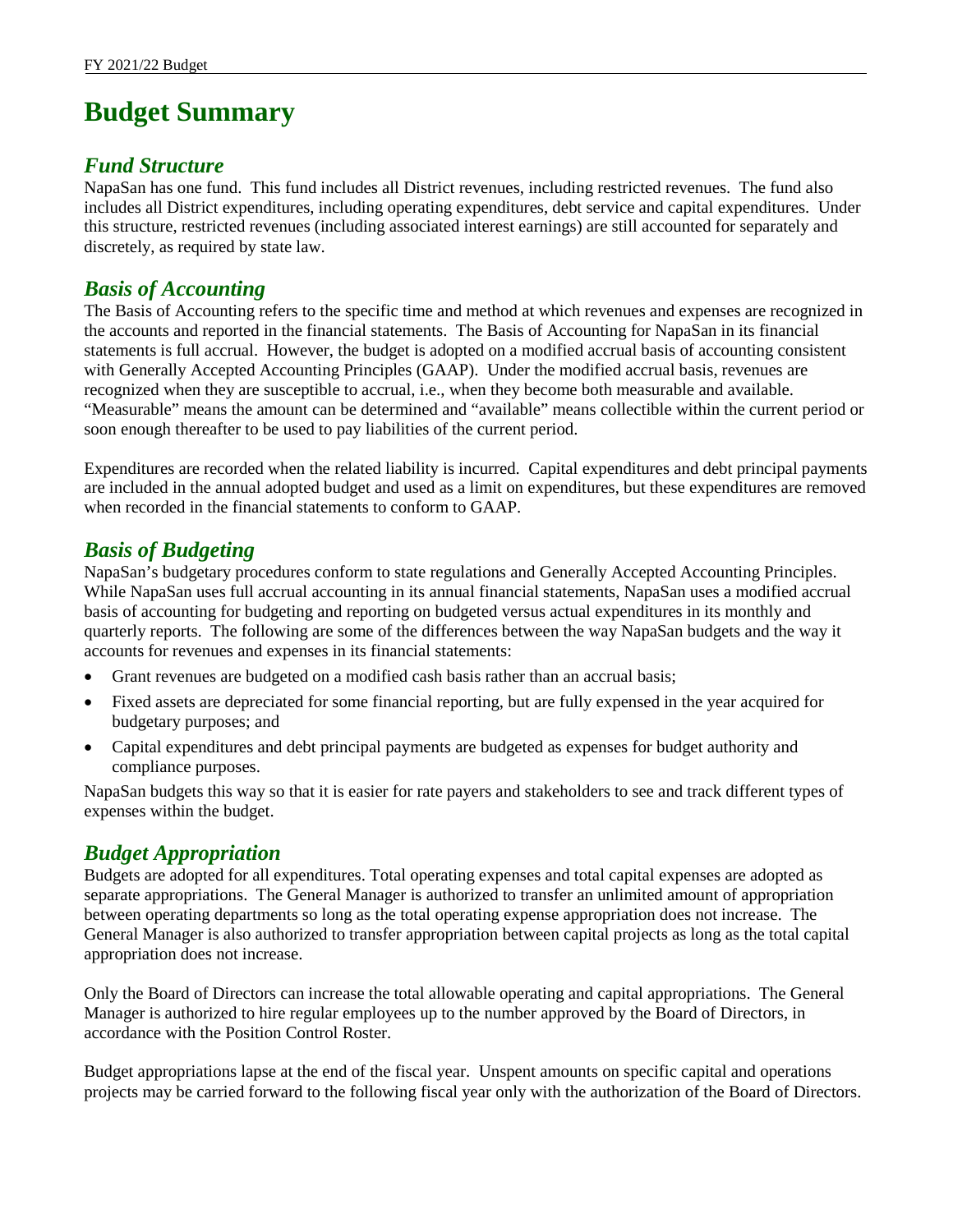# *Budget Development Process*

The budget process begins each year with a review of current expenditures, to determine how well the budget plan is working. Unanticipated expenses are identified, and revenue and expenditure patterns are analyzed. This information is presented to the Finance Committee, a subcommittee of the full Board of Directors. With this information, the Finance Committee, the General Manager and the Chief Financial Officer develop recommendations on assumptions and policy direction for the next budget year. These recommendations are brought to the full Board of Directors for input and approval.

With this direction, department managers develop line item proposals. At the same time, the Capital Program Manager works with department managers to update the Ten-Year Capital Improvement Plan (CIP). Proposals are made to the Chief Financial Officer and General Manager, who review the proposals and make changes, as appropriate.

The proposed Operating Budget is provided to the Finance Committee, a subcommittee of the Board of Directors, who reviews the budget for consistency with the Board's budget direction and to ensure that there are adequate resources aligned to meet Board priorities. The proposed CIP is provided to the Long Term Planning Committee, a subcommittee of the Board of Directors, to review the CIP. Both committees make reports and recommendations to the full Board of Directors.

The proposed budget and CIP are presented to the Board of Directors, and meetings are held to seek input from interested stakeholders and the general public. The Board can direct staff to make changes to the proposed budget. All of the changes are then compiled and presented to the Board for final adoption of the budget and CIP.



# *Budget Amendment Process*

During the year, the budget can be increased through a budget amendment resolution, voted on and approved by a majority of the Board of Directors during a regular board meeting. There is no legal restriction on the amount or frequency that the budget can be amended.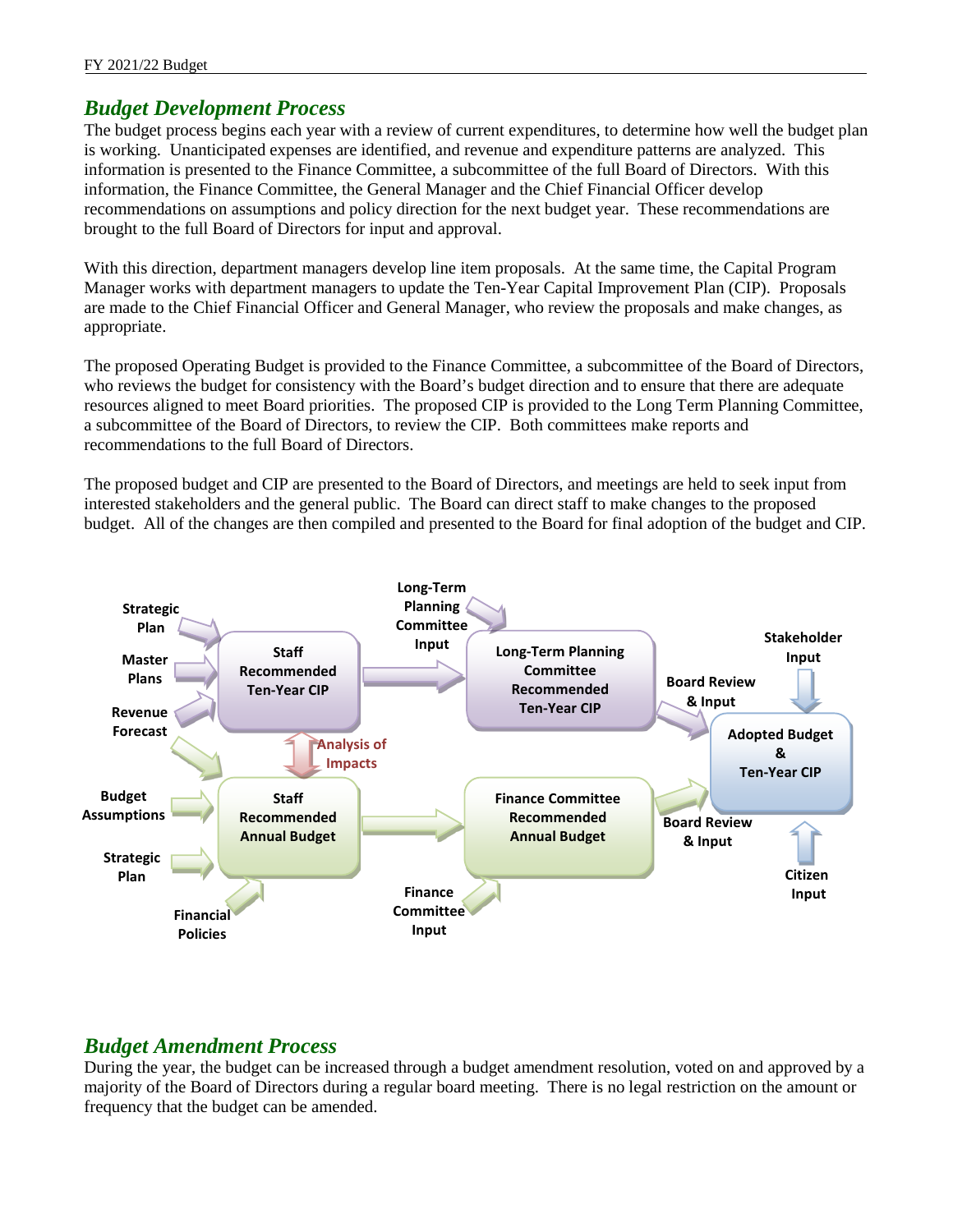## *Budget Calendar for FY 2021/22*

| Jan. 21, 2021        | Finance Committee meeting, to discuss budget development calendar, assumptions for next year,<br>and policy direction. |
|----------------------|------------------------------------------------------------------------------------------------------------------------|
| Feb. 17, 2021        | Budget direction and assumptions confirmed with Board of Directors.                                                    |
| <b>Jan.</b> to April | Staff develops proposed budget and Ten-Year CIP.                                                                       |
| April 15, 2021       | Finance Committee makes recommendations.                                                                               |
| April 22, 2021       | Long Term Planning Committee reviews Ten-Year CIP and makes recommendations.                                           |
| May 5, 2021          | Board of Directors receives and discusses the Proposed Operating Budget for FY 2021/22.                                |
| May 19, 2021         | Board of Directors receives and discusses the Ten-Year CIP for FY 2021/22 through FY 2030/31.                          |
| June 2, 2021         | Board of Directors adopts the FY 2021/22 Operating and Capital Budget and Ten-Year CIP.                                |

#### *Sources of Funds/Revenues*

NapaSan has a stable revenue foundation, with 70% of NapaSan's FY 21/22 total revenues coming from sewer service charges collected as assessments on property tax bills (excluding loan proceeds, the number is about 84%). Other significant revenue sources include capacity charges, recycled water sales, wastehauler fees, land leases, and interest earnings.

**Sewer service charges** (SSC's) are the fees charged to residences and businesses for sewer use. For most residences and businesses, these fees are paid annually as assessments on property tax bills. Some industrial and commercial customers are charged monthly, rather than annually, based either on water usage or actual sewer flows.

Sewer service charges are a highly distributed revenue source for NapaSan. The top ten sewer service customers represent only 8.9% of revenue from this category. This lack of concentration equates to a more stable revenue stream and is less susceptible to fluctuations in the economy or local business climate.

Sewer service charges are subject to California's Proposition 218, which requires that increases to the fee be noticed to all property owners, with the opportunity to protest the increase through letters and statements at a public hearing. If there is a majority of the property owners in protest of the fee increase, the increase cannot proceed.

NapaSan followed the Proposition 218 process in March 2021, providing the necessary notices and holding a public hearing. A cost of service study was conducted and recommended a modification to the calculation of sewer service charges. The fee was set to remain the same for the next five (5) years but the new fee calculation would distribute the cost of providing sewer service

**Source of Funds Total = \$43,390,800** *(excluding intrafund transfers)* Sewer Service Charges 70% Loan Proceeds 17% Capacity Charges

#### **Sewer Service Charges History and Projection**

8%

Recycled Water Sales 3%

Other 2%

|                 | <b>Charge per</b> | $\frac{0}{0}$   |
|-----------------|-------------------|-----------------|
|                 | EDU               | <b>Increase</b> |
| FY 11/12        | \$435.44          | 1.5%            |
| FY 12/13        | \$448.06          | 2.9%            |
| FY 13/14        | \$457.92          | 2.2%            |
| FY 14/15        | \$469.82          | 2.6%            |
| FY 15/16        | \$482.50          | 2.7%            |
| FY 16/17        | \$554.88          | 15.0%           |
| FY 17/18        | \$638.10          | 15.0%           |
| FY 18/19        | \$676.38          | 6.0%            |
| FY 19/20        | \$710.20          | 5.0%            |
| FY 20/21        | \$738.60          | 4.0%            |
| <b>FY 21/22</b> | \$738.60          | $0.0\%$         |

equitably among the different customer classes. FY 2021/22 is the first year and is set to remain at \$738.60 per Equivalent Dwelling Unit (EDU).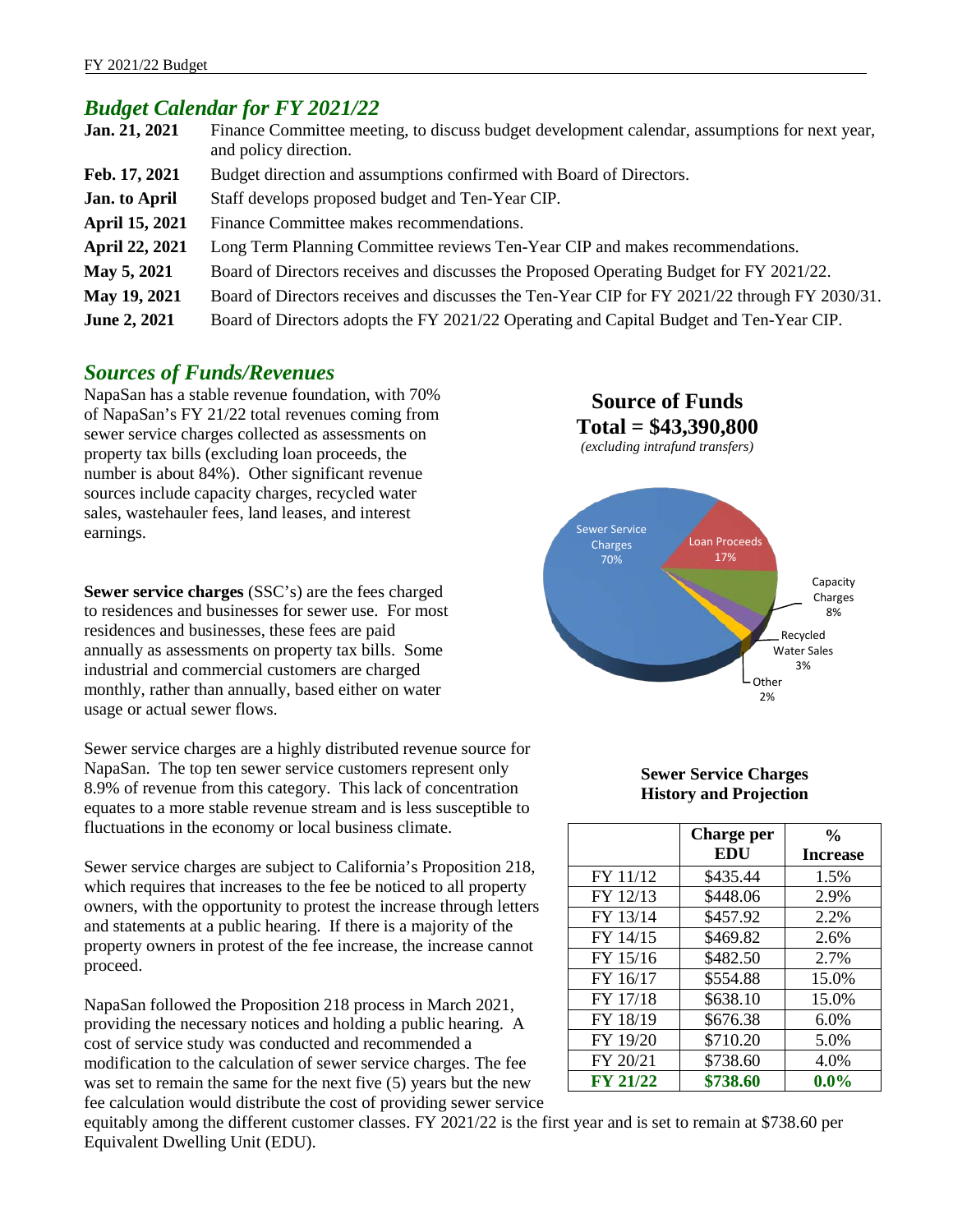Sewer service charges revenue is forecasted for FY 2021/22 based on the estimated number of EDUs and the sewer service charge fee of \$738.60 per EDU. The total budgeted revenue is adjusted by a small percentage to account for delinquencies and non-payments.

**Capacity charges**, sometimes referred to as "connection fees" or "impact fees," are fees paid by developers to pay for expanded capacity in the sewer collection and treatment systems to convey and treat wastewater. They are also paid by commercial or industrial customers who expand the use of sewer services at their facilities.

Capacity charges are forecasted for the next year based on the cost per EDU and an assumed growth rate of 200 EDUs being developed during the fiscal year. The annual capacity charge fee increase is based on the Engineering News Record Construction Cost Index for the United States 20-City Average (February-to-February). For February 2021, there was a 2.7% increase to the index compared to prior year. (Note, in October 2018, the capacity charge was decreased from \$9,624 to \$9,520.)

**Recycled Water Sales** are collected from customers who purchase recycled water from NapaSan. Most recycled water is used for landscape irrigation or agriculture. The demand for recycled water is almost exclusively during the May to October period.

Recycled water sales are forecast to be about 2,300 acre-feet (772 million gallons). Recycled water usage has increased significantly due to dry weather conditions over the last year. Connections to the recycled water system has been slow but steady as more customers in the MST and Los Carneros Water District areas begin to connect.

Recycled water rates are set on a calendar year basis. In January 2021, the rates increased to \$1.93 per 1,000 gallons in the peak demand period, with lower rates for off-peak use and for those

customers that enter long-term contracts for significant water use. This rate includes an additional 2% increase to begin funding the recycled water renewal and replacement reserve.

Recycled water sales are affected by the weather. Cooler, wetter spring and summer months result in less need to irrigate and therefore lower volumes of water are sold.

**Land Leases** generate revenue for the District. NapaSan currently has one property lease agreement. It has an inflation factor identified within it. The revenue forecast is set based on the lease agreement. At the end of 2020, the largest lease (Somky Ranch) was terminated. Management is evaluating options for leasing that or other parcels to reestablish lease revenues.



**Capacity Charges Fee Schedule**

|              | Charge per | $\frac{0}{0}$ |
|--------------|------------|---------------|
|              | <b>EDU</b> | <b>Change</b> |
| <b>FY18</b>  | \$9,299    | 3.8%          |
| <b>FY 19</b> | \$9,624    | 3.4%          |
| FY 19        | \$9,520    | $(1.1\%)$     |
| <b>FY 20</b> | \$9,803    | 3.0%          |
| <b>FY 21</b> | \$9,959    | 1.6%          |
| <b>FY 22</b> | \$10,228   | 2.7%          |



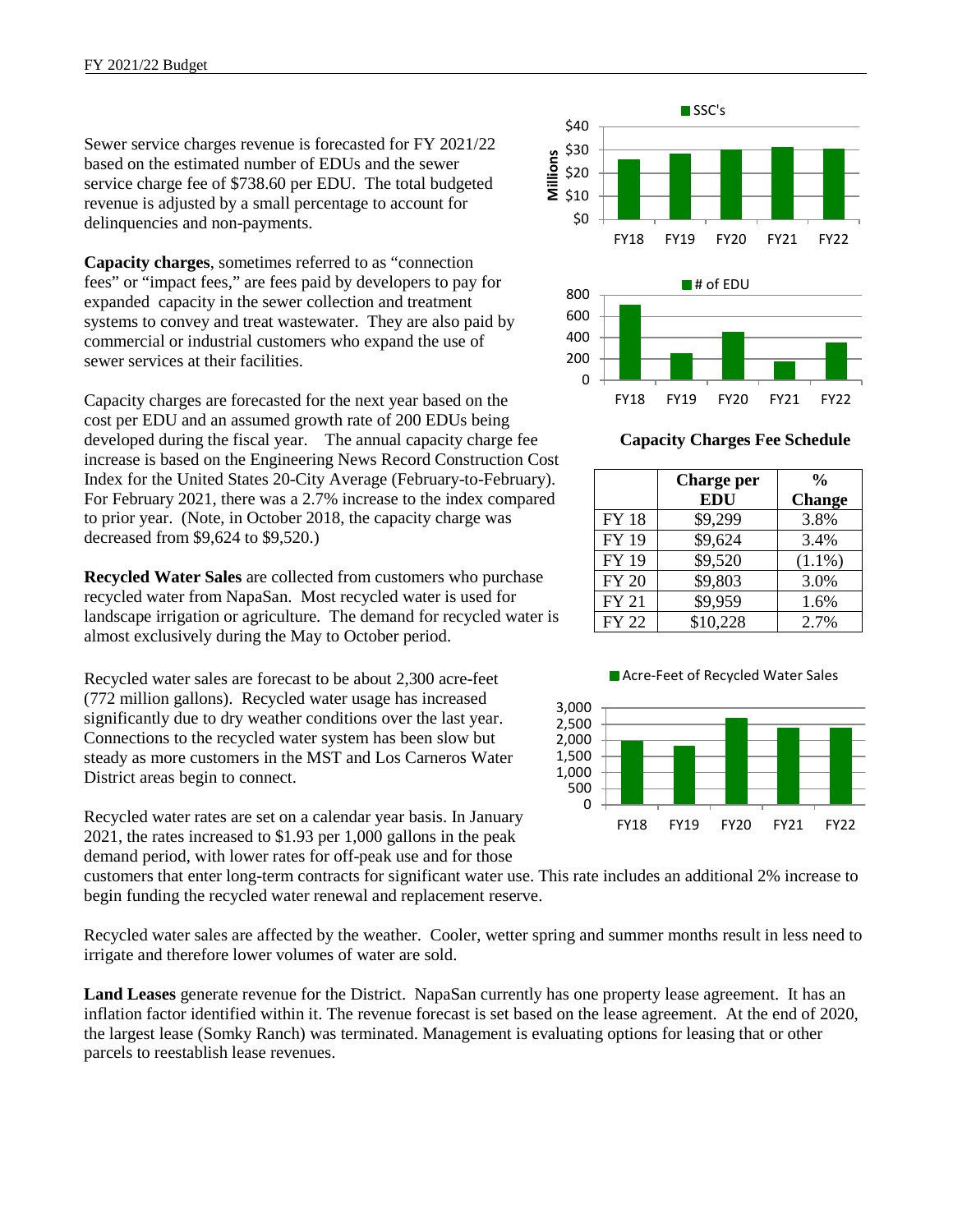**Interest Earnings** is the revenue NapaSan receives on idle cash and reserves that it maintains in its accounts. Cash is invested by the County of Napa Treasurer on NapaSan's behalf and in accordance with state law, and posted to NapaSan's accounts quarterly.

The Federal Funds rate still remains low in an effort to counter the negative financial impacts due to COVID-19. The forecast assumes interest earnings will remain low and is projected to be 1.0% in FY 21/22.



| <b>REVENUE - ALL SOURCES</b>                |                           |                           |                             |                          |                              |                      |                   |
|---------------------------------------------|---------------------------|---------------------------|-----------------------------|--------------------------|------------------------------|----------------------|-------------------|
| <b>Account Description</b>                  | <b>Actual</b><br>FY 18/19 | <b>Actual</b><br>FY 19/20 | <b>Adjusted</b><br>FY 20/21 | <b>YTD</b><br>FY 20/21   | <b>Estimated</b><br>FY 20/21 | Proposed<br>FY 21/22 | Percent<br>Change |
| 780 - Operations                            |                           |                           |                             |                          |                              |                      |                   |
| Interest: Invested Funds                    | 503,127                   | 483,439                   | 196,000                     | 90,828                   | 196,000                      | 208,000              | 6.1%              |
| Rent - Building/Land                        | 415,668                   | 131,631                   | 129,000                     | 166,546                  | 234,000                      | 137,000              | 6.2%              |
| <b>Construction/Bldg Permit Review Svcs</b> | 113,530                   | 136,931                   | 123,000                     | 66,854                   | 123,000                      | 125,500              | 2.0%              |
| <b>Hauler Fees</b>                          | 196,916                   | 184,272                   | 197,000                     | 87,419                   | 160,000                      | 283,000              | 43.7%             |
| <b>Sewer Usage Fees</b>                     | 28,018,017                | 29,576,130                | 31,112,000                  | 17,499,093               | 30,034,000                   | 30,487,000           | $(2.0\%)$         |
| <b>State - Other Funding</b>                | $\overline{\phantom{a}}$  |                           |                             | $\sim$                   |                              |                      |                   |
| Penalties on Delinquent Sewer Fees          | 21,296                    | 27,134                    | 10,000                      | 17,027                   | 20,000                       | 10,000               |                   |
| <b>Recycled Water Sales</b>                 | 858,343                   | 1,298,071                 | 1,001,000                   | 904,170                  | 1,200,000                    | 1,343,000            | 34.2%             |
| Miscellaneous                               | 63,726                    | 35,882                    | 52,000                      | 34,312                   | 41,000                       | 54,000               | 3.8%              |
| <b>Total - Operations</b>                   | 30,190,621                | 31,873,490                | 32,820,000                  | 18,866,248               | 32,008,000                   | 32,647,500           | (0.5%)            |
|                                             |                           |                           |                             |                          |                              |                      |                   |
| 781 - Capital Improvement Projects          |                           |                           |                             |                          |                              |                      |                   |
| <b>Interest: Invested Funds</b>             |                           |                           |                             |                          |                              |                      |                   |
| Federal Grants - USBR & FEMA                | (15, 303)                 |                           |                             |                          |                              |                      |                   |
| <b>Other Government Agencies</b>            | 693,659                   | 340,776                   |                             |                          |                              |                      |                   |
| <b>Miscellaneous</b>                        |                           |                           | 5,000                       |                          | 5,000                        | 5,000                |                   |
| <b>Bond/Loan Proceeds</b>                   | $\overline{\phantom{a}}$  | 2,215,178                 | 27,249,900                  | $\overline{\phantom{a}}$ | 32,651,422                   | 7,133,300            | (73.8%)           |
| Sale of Capital Assets                      | (9, 516)                  | (59, 331)                 | 25,000                      |                          | 25,000                       | 25,000               |                   |
| <b>Intrafund Transfers In</b>               | 11,835,558                | 4,266,561                 | 10,992,000                  | 1,263,291                | 1,742,800                    | 12,580,000           | 14.4%             |
| <b>Total - Capital Improvement Projects</b> | 12,504,398                | 6,763,184                 | 38,271,900                  | 1,263,291                | 34,424,222                   | 19,743,300           | (48.4%)           |
| 782 - Expansion                             |                           |                           |                             |                          |                              |                      |                   |
| Interest: Invested Funds                    | 900                       | 3,961                     |                             | 605                      | 1,000                        |                      |                   |
| <b>Capacity Charges</b>                     | 2,396,746                 | 4,403,474                 | 1,992,000                   | 847,565                  | 1,742,800                    | 3,580,000            | 79.7%             |
| <b>Total - Expansion</b>                    | 2,397,646                 | 4,407,435                 | 1,992,000                   | 848,170                  | 1,743,800                    | 3,580,000            | 79.7%             |
| <b>Total - All Departments</b>              | 45,092,665                | 43,044,109                | 73,083,900                  | 20,977,709               | 68,176,022                   | 55,970,800           | (23.4%)           |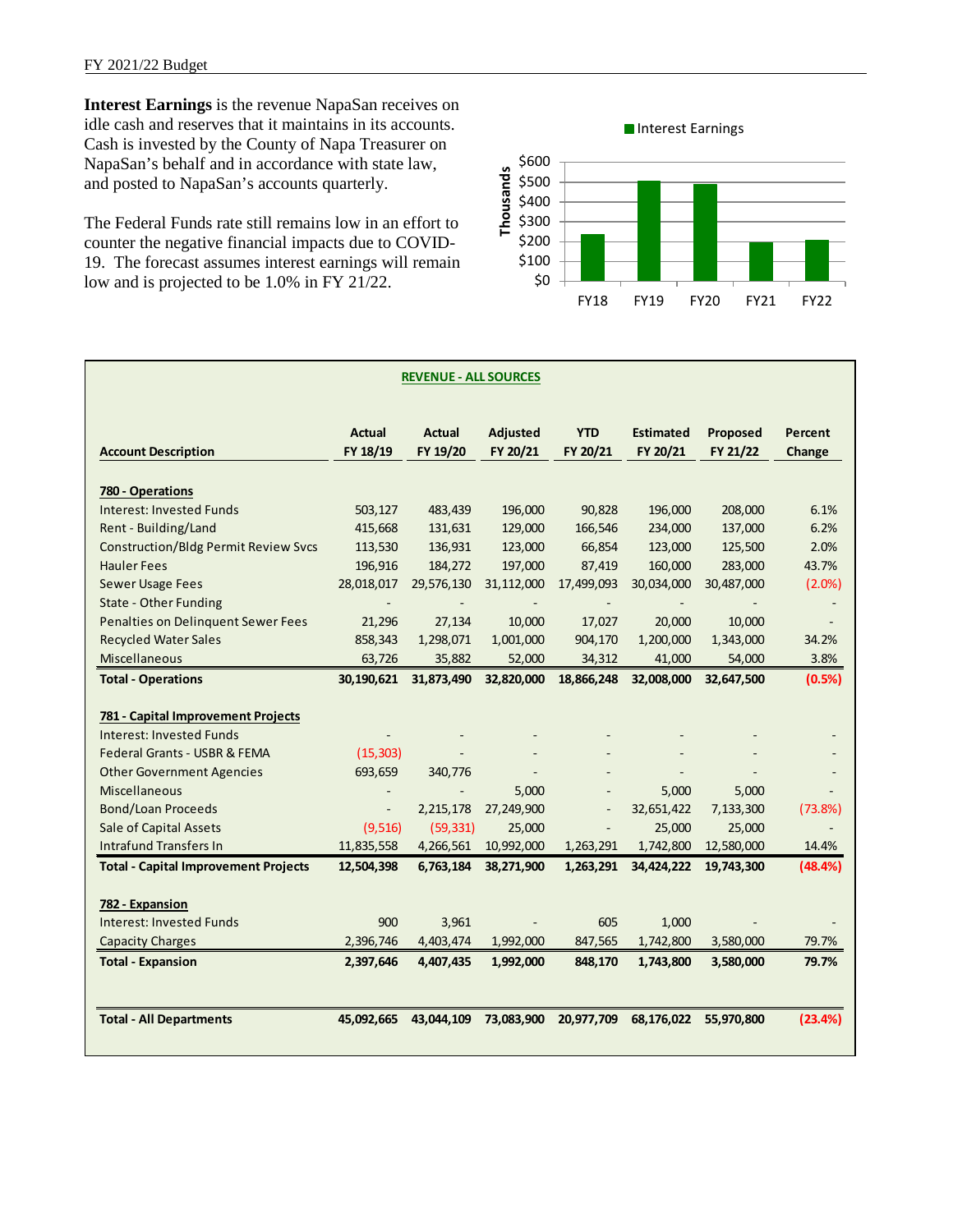#### FY 2021/22 Budget

### *Uses of Funds/Expenditures*

NapaSan expenses can be described in four major categories: salaries and benefits, services and supplies, capital expenses and debt service.

**Salaries and benefits** are those expenses related to payroll and staffing. They include salary and wages of employees, overtime, payroll taxes such as Medicare, health insurance benefits, and retirement benefits. This category also includes expenses for funding NapaSan's OPEB ("Other Post-Employment Benefits") liability.

Labor agreements went into effect on July 1, 2020, and will expire on June 30, 2024. Salary increases for cost of living adjustments were set for FY

**Use of Funds Total = \$43,131,300 (excluding intrafund transfers)**



2020/21 and FY 2021/22. The labor agreement will reopen to negotiate an appropriate salary increase for FY 2022/23 and FY 2023/24. Market adjustments to salaries for certain positions were negotiated and will be phased in over the four-year term of the agreement. Individual salaries were also adjusted, with some employees moving up steps within their current classification and vacancies budgeted at the mid-range step. In FY 2020/21, due to the uncertainty of the financial impact of COVID-19, the budget for many operating expense items were reduced or eliminated, including freezing two vacant positions. These two vacancies have been added back in for FY 2021/22. Salaries are budgeted to increase 11.5% over prior year due to the adjustments and a reduced budget in FY 2020/21.

Health benefits are known for the first two quarters in FY 2021/22. The budget assumes a 7% increase in employer costs for the last two quarters. The overall budget for insurance premiums increases by 13.2% compared to last fiscal year as a result of adding back in the two vacant positions that were not filled in FY 2020/21.

Retirement benefits are budgeted based on a percentage of budgeted salary. That percentage is determined by CalPERS based on actuarial assumptions regarding retirement rates and investment earnings. In the past, NapaSan paid both the employer and employee contribution for retirement benefits. Under the last MOUs, the employees picked up 6.75% of the employee contribution for FY 2019/20. The employees will pick up the entire 8% of the employee contribution in the new MOUs starting in FY 2021/22. The minimum retirement cost contribution to CalPERS increased by 12.8%. The budgeted amount is 43.6% higher than prior year and includes an additional \$505,000 payment toward this liability. The additional contribution payment was not included in FY



2020/21 budget as a way to reduce operating expenses. NapaSan had a "side fund" for increased benefits provided to its employees twenty years ago. The final payment was made in FY 2019/20, which caused a decrease in the minimum contribution. NapaSan's financial policy encourages the use of freed up budgetary capacity to use towards additional CalPERS payments.

Payments in lieu of health benefits are expected to decrease by 6.6%. The eligibility of this benefit was changed in the last MOUs. As long-time employees separate from NapaSan and new employees come on board, less employees are eligible and the cost of this benefit decreases.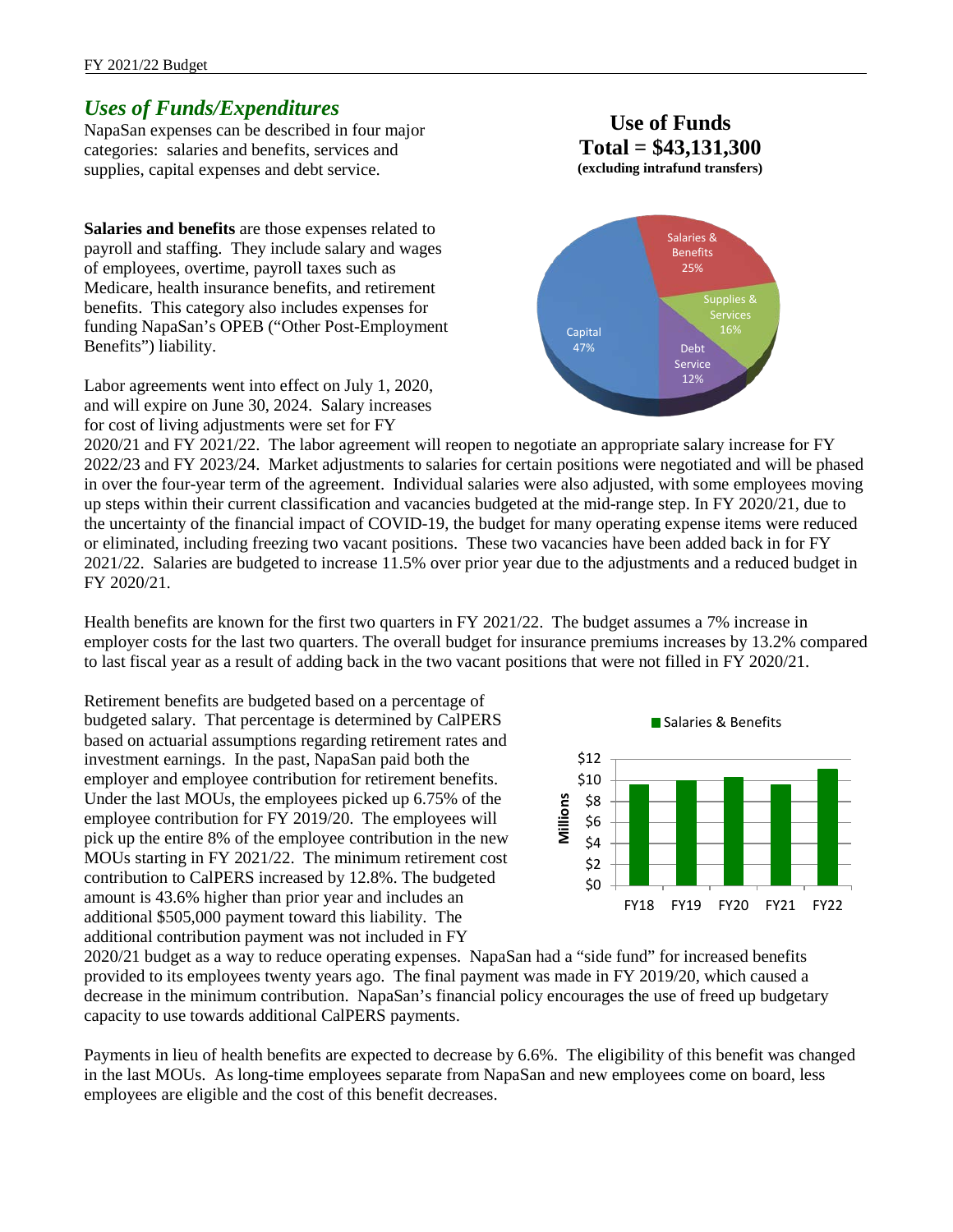Workers' compensation insurance costs are lower than prior year by 2.0% based on a decrease in the Experience Modification ("X-Mod") Rate.

In total, the salaries and benefits budget increases 14.9% over the prior fiscal year.

**Services and supplies** include the purchase of supplies and equipment to maintain and operate the various systems in NapaSan. It also includes a number of service contracts and professional contracts.



|                               | <b>Actual</b> | <b>Actual</b> | Adj. Budget  | <b>Estimated</b> | Proposed     | Percent       |
|-------------------------------|---------------|---------------|--------------|------------------|--------------|---------------|
| <b>Account Description</b>    | FY 18/19      | FY 19/20      | FY 20/21     | FY 20/21         | FY 21/22     | <b>Change</b> |
| Salaries & Benefits           | \$11,514,082  | \$10,196,229  | \$9,590,300  | \$9,465,181      | \$11,021,800 | 14.9%         |
| Services & Supplies           | 5,078,785     | 5,186,754     | 6,410,700    | 5,904,198        | 6,796,650    | 6.0%          |
| <b>Capital Expenses</b>       | 15,770,574    | 13,319,646    | 65,903,450   | 57,137,587       | 20,128,300   | (69.5%)       |
| Debt Service                  | 4,597,161     | 4,594,202     | 4,588,000    | 4,588,000        | 5,149,550    | 12.2%         |
| <b>Taxes &amp; Assesments</b> | 40,691        | 42,025        | 42,400       | 34,220           | 35,000       | (17.5%)       |
| <b>Total All Expenses</b>     | \$37,001,293  | \$33,338,857  | \$86,534,850 | \$77,129,186     | \$43,131,300 | (50.2%)       |

Total services and supplies for FY 2021/22 are budgeted to be 6.0% higher than the prior fiscal year's adjusted budget. Adjustments that were made to reduce the FY 2020/21 budget to accommodate the reduction in revenues forecasted for the following two years were added back into the budget. The marsh dredging project that was postponed last year is included for this year. The internship positions have been added back in for FY 2021/22. In addition, the training and conference budget was brought back to its normal funding level after being reduced by 50% last year. Some increased expenses were unanticipated. Property liability insurance will see a 50.0% increase. The risk pool authority states that the increase is due to the wildfires in California and other catastrophic events around the world. Electricity is up 24.1% due to an increase in recycled water production. However, the chemicals budget decreases 9.7% due to changes made to reduce chemical usage.

**Capital expenses** include expenses to build or acquire any capital asset, or to rehabilitate and extend the useful life of existing assets. Details of these expenses can be found in the Ten-Year Capital Improvement Plan (CIP), later in this budget document. Significant projects in the FY 2021/22 capital plan include the completion of the Summer 2021 and the start of construction of the Summer 2022 collection system rehabilitation projects, the completion of the Browns Valley trunk project and replacement of the West Napa Pump Station, the completion of the rehabilitation of the 66-inch Trunk Main, the completion of the Wastewater Treatment Plant Master Plan and completion of the 2021 Treatment Plant Improvements Project.

**Debt service** includes the principal and interest payments for all of NapaSan's outstanding loans. Debt service is approximately \$5.1 million, which includes the new debt service for the 66" Trunk (Kaiser Road to IPS) Rehabilitation project and a portion of the 2022 Collection System Rehabilitation project. Financing begins in FY 2022/23 for the Browns Valley Road Trunk and West Napa Pump Station Rehabilitation projects (SRF loan). More details on this new debt issuance can be found in the Debt section of this budget document.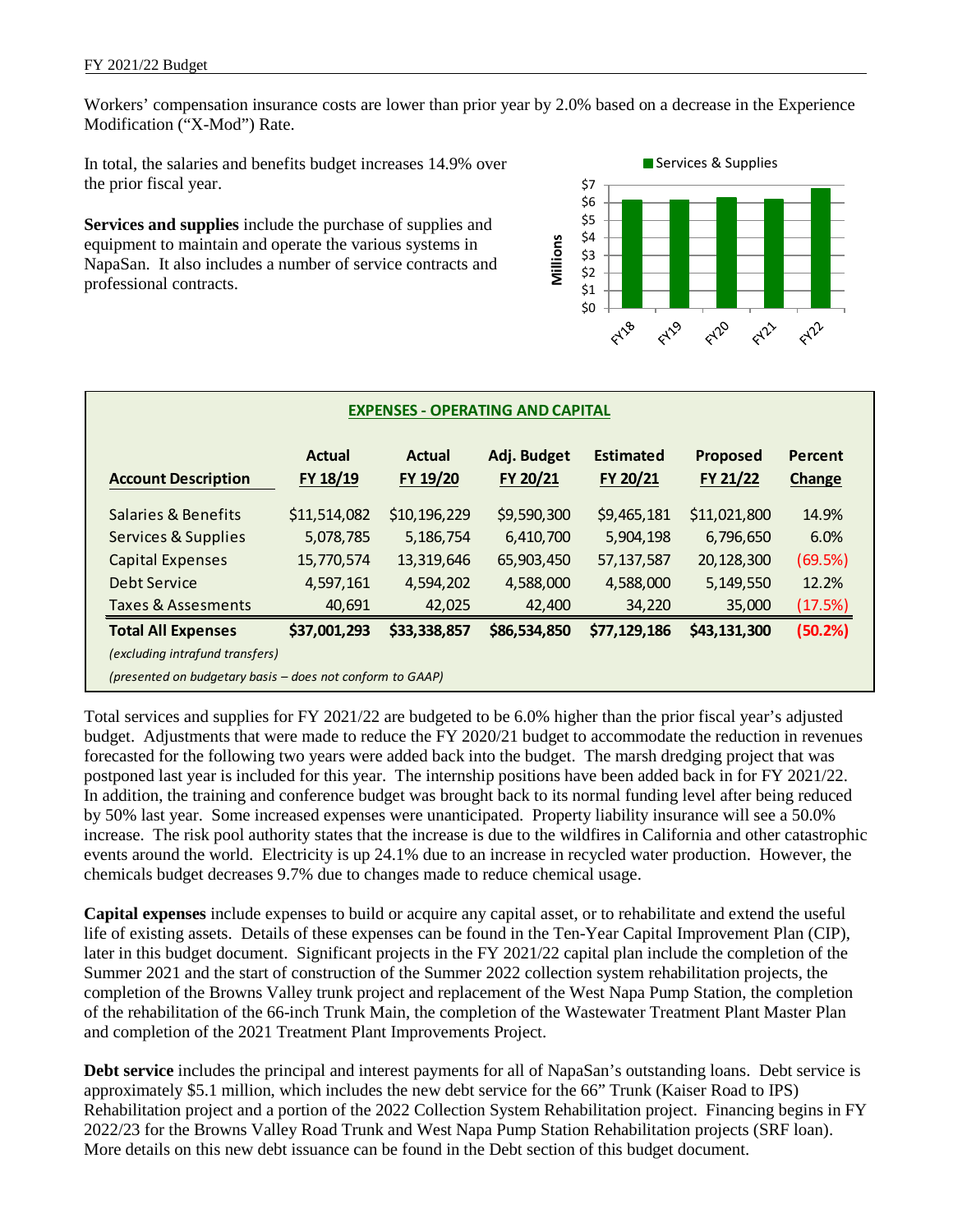**Intrafund Transfers Out** represent the following intrafund transfers:

- from Operations into the Capital Projects account (\$9,000,000)
- from Expansion into the Capital Projects account (\$3,580,000)

These intrafund transfers are between accounts that are segregated for accounting or legal purposes, and they have no positive or negative impact on the overall financial position of NapaSan.

### *Fund Equity*

Fund equity, for the basis of NapaSan's budgeting and financial planning purposes, is defined as current assets including restricted assets, less current liabilities excluding capital-related liabilities. This number is meant to represent the amount of cash that NapaSan has available to commit to operating or capital expenses now or in the future, and is comparable to Fund Balance in governmental-type funds.

For FY 2021/22, the estimated Ending Fund Equity is \$259,500 lower than the Beginning Fund Equity for the fiscal year, with the ending equity available to fund future capital projects. The change in Fund Equity (1.2% reduction) is due to the implementation of planned capital projects.

#### *Reserves*

NapaSan manages three distinct reserves. The first reserve is an **operating reserve** designed to assist NapaSan during emergencies. This reserve is maintained at least 15% of annual operating expenses, including debt service but excluding transfers. This reserve has increased in FY 21/22 as recommended in the 2016 rate study.

The second reserve is an **operating cash flow reserve**. This reserve is the amount of cash necessary for NapaSan to have on hand on July 1 to cover its anticipated expenses through the summer and fall until NapaSan receives the bulk of its operating revenues (sewer services charges collected as property assessments) in December.

The third reserve is a **debt service reserve**. The SRF loan for the Browns Valley Trunk and West Napa Pump Station Rehabilitation project requires a debt service reserve equal to one debt service payment.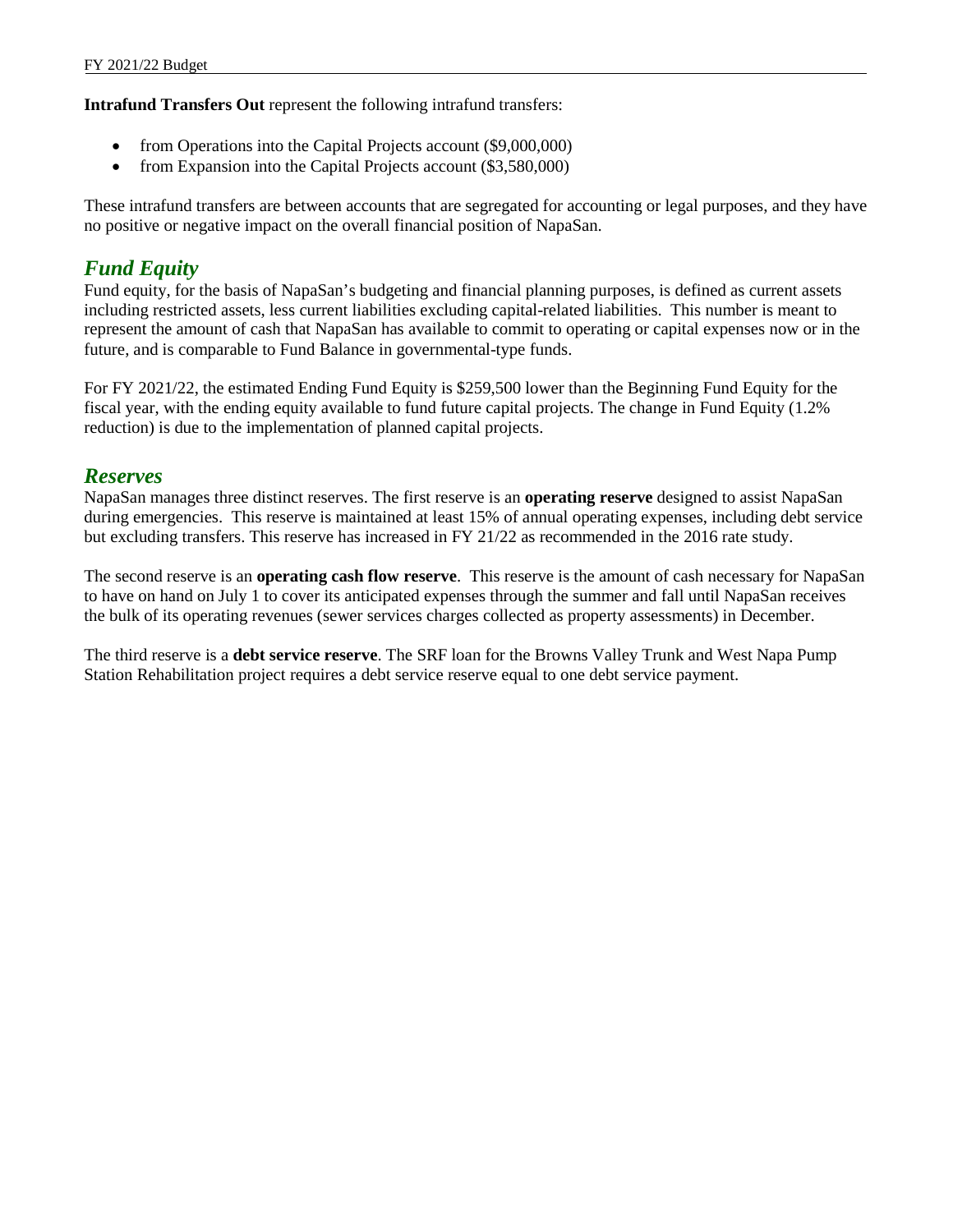| <b>Financial Overview</b>           |                            |                            |                               |                             |                             |  |  |
|-------------------------------------|----------------------------|----------------------------|-------------------------------|-----------------------------|-----------------------------|--|--|
|                                     | FY 18/19<br><b>Actuals</b> | FY 19/20<br><b>Actuals</b> | FY 20/21<br><b>Adj Budget</b> | FY 20/21<br><b>Estimate</b> | FY 21/22<br><b>Proposed</b> |  |  |
| <b>Beginning Fund Equity</b>        | \$25,609,380               | \$24,527,787               | \$31,472,186                  | \$31,472,186                | \$20,776,200                |  |  |
| <b>Revenues</b>                     |                            |                            |                               |                             |                             |  |  |
| Use of Money/Property               | \$919,694                  | \$619,031                  | \$325,000                     | \$431,000                   | \$345,000                   |  |  |
| <b>Charges for Services</b>         | 31,604,848                 | 35,626,012                 | 34,425,000                    | 33,259,800                  | 35,818,500                  |  |  |
| Intergovernmental                   | 559,745                    | 2,555,955                  | $\pmb{0}$                     | $\pmb{0}$                   | $\mathbf 0$                 |  |  |
| <b>Bond Proceeds</b>                | $\mathbf 0$                | $\pmb{0}$                  | 27,249,900                    | 32,651,422                  | 7,133,300                   |  |  |
| Sale of assets                      | (9, 516)                   | (59, 331)                  | 25,000                        | 25,000                      | 25,000                      |  |  |
| <b>Miscellaneous Revenues</b>       | 63,726                     | 35,882                     | 67,000                        | 66,000                      | 69,000                      |  |  |
| <b>Total Revenues</b>               | \$33,138,497               | \$38,777,549               | \$62,091,900                  | \$66,433,222                | \$43,390,800                |  |  |
|                                     |                            |                            |                               |                             |                             |  |  |
| <b>Operating Expenditures</b>       |                            |                            |                               |                             |                             |  |  |
| <b>Salaries and Benefits</b>        | \$10,661,127               | \$9,396,098                | \$9,590,300                   | \$9,465,181                 | \$11,021,800                |  |  |
| <b>Services and Supplies</b>        | 5,078,787                  | 5,196,375                  | 6,410,700                     | 5,904,198                   | 6,796,650                   |  |  |
| <b>Taxes and Assessments</b>        | 40,691                     | 42,025                     | 42,400                        | 34,220                      | 35,000                      |  |  |
| <b>Debt Service</b>                 | 4,594,467                  | 4,594,202                  | 4,588,000                     | 4,588,000                   | 5,149,550                   |  |  |
| <b>Total Operating Expenditures</b> | \$20,375,072               | \$19,228,700               | \$20,631,400                  | \$19,991,599                | \$23,003,000                |  |  |
|                                     |                            |                            |                               |                             |                             |  |  |
| <b>Capital Expenditures</b>         | \$15,770,574               | \$13,319,646               | \$65,903,450                  | \$57,137,587                | \$20,128,300                |  |  |
| <b>GAAP Adjustments</b>             | (1,925,556)                | (715, 196)                 | $\pmb{0}$                     | $\pmb{0}$                   | 0                           |  |  |
| <b>Total Expenditures</b>           | \$34,220,090               | \$31,833,150               | \$86,534,850                  | \$77,129,186                | \$43,131,300                |  |  |
| <b>Ending Fund Equity</b>           | \$24,527,787               | \$31,472,186               | \$7,029,236                   | \$20,776,222                | \$21,035,700                |  |  |
| RW Repair & Replacement Reserve     | \$0                        | \$106,000                  | \$206,000                     | \$206,000                   | \$340,000                   |  |  |
| Debt Reserve                        | $\Omega$                   | 0                          | 1,100,000                     | 1,100,000                   | 1,100,000                   |  |  |
| <b>Operating Reserve</b>            | 6,000,000                  | 6,000,000                  | 6,000,000                     | 6,000,000                   | 6,000,000                   |  |  |
| <b>Operating Cash Flow Reserve</b>  | 12,500,000                 | 9,614,000                  | 10,204,000                    | 10,204,000                  | 10,351,000                  |  |  |
| <b>Total Reseves</b>                | \$18,500,000               | \$15,720,000               | \$17,510,000                  | \$17,510,000                | \$17,791,000                |  |  |
| <b>Available for Use</b>            | \$6,027,787                |                            | \$15,752,186 (\$10,480,764)   | \$3,266,222                 | \$3,244,700                 |  |  |
| (Fund Equity minus Reserves)        |                            |                            |                               |                             |                             |  |  |
|                                     |                            |                            |                               |                             |                             |  |  |

*The numbers above are net of transfers in and out.*